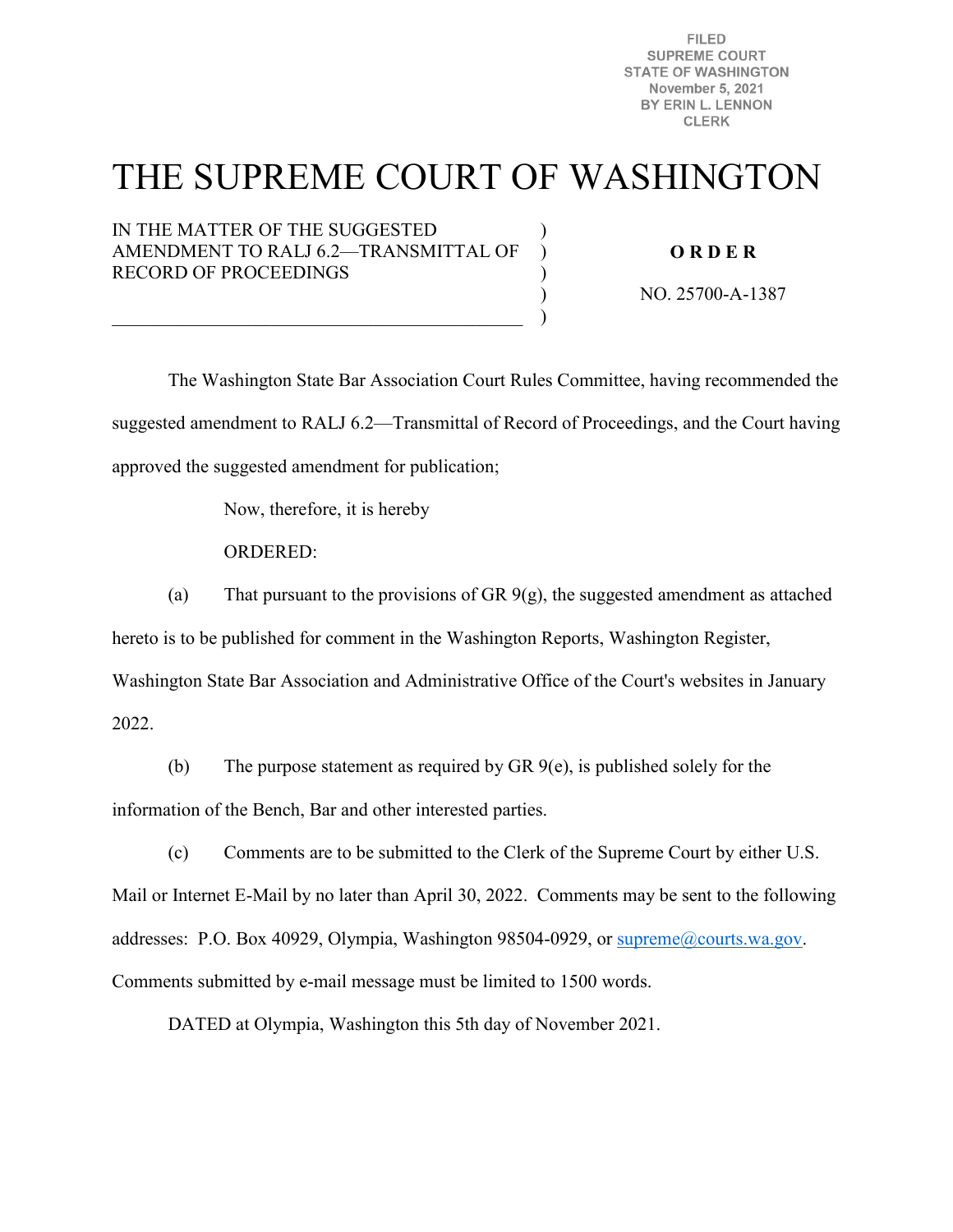Page 2 ORDER IN THE MATTER OF THE SUGGESTED AMENDMENT TO RALJ 6.2—TRANSMITTAL OF RECORD OF PROCEEDINGS

For the Court

Conzélez C.J.